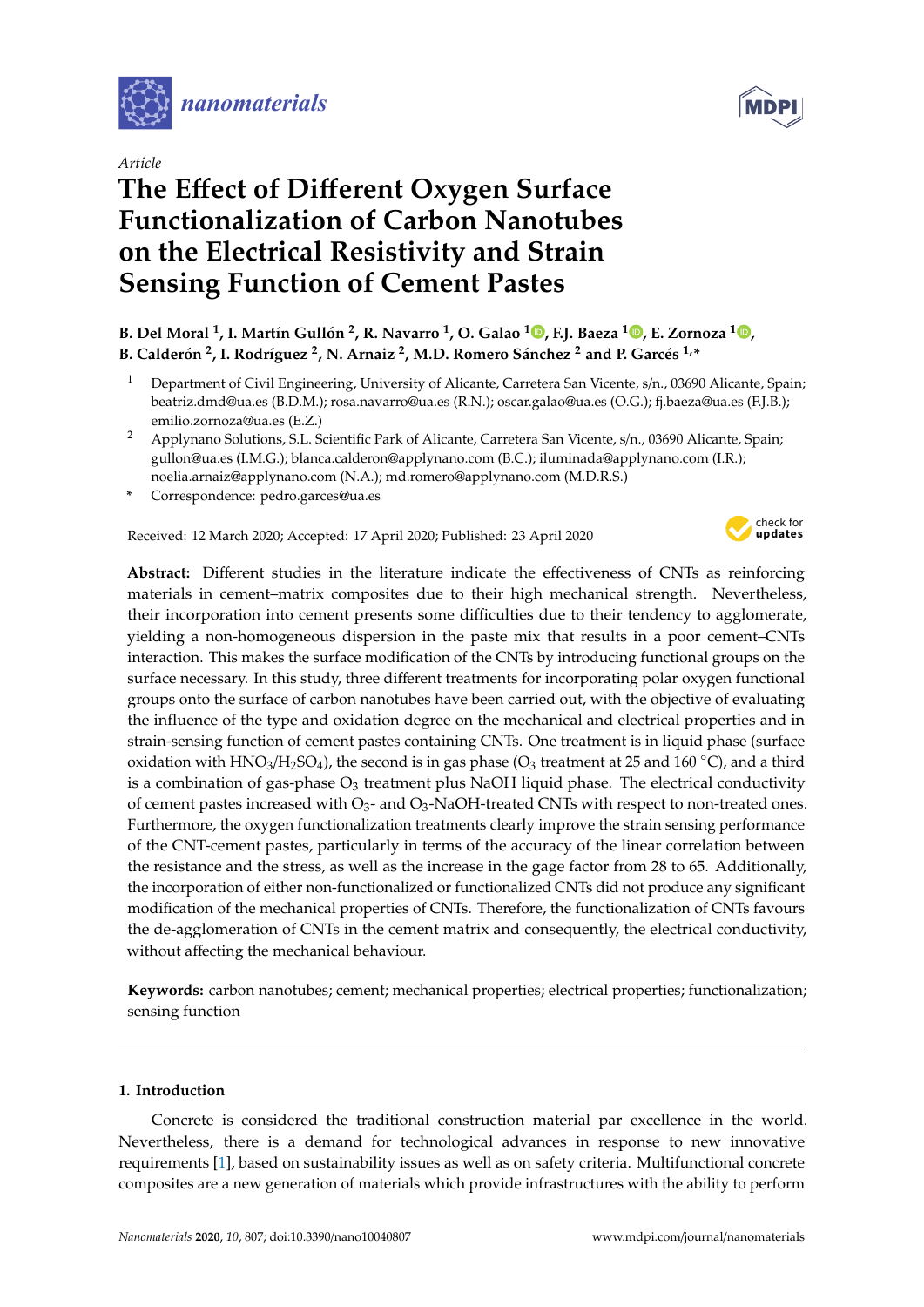simultaneous new functions themselves, in addition to the usual structural role [\[2](#page-12-1)[,3\]](#page-12-2). When materials with these functions produce a signal variation which could be detected by an external device, they are also called smart materials. One key application of smart materials is structural health monitoring (SHM), which is made possible thanks to their intrinsic self-sensing properties, also known as piezoresistive properties [\[4](#page-12-3)[–7\]](#page-12-4).

One of the most promising functional admixtures for obtaining self-sensing materials are carbon nanotubes (CNTs), due to their excellent mechanical and electrical properties [\[8](#page-12-5)[–10\]](#page-12-6). The composite that results from including CNTs into a usual Portland cementitious matrix is able to state mechanical parameters by measuring the electrical properties of the composite, i.e., the piezoresistive behaviour [\[11](#page-13-0)[–15\]](#page-13-1). The mechanical parameters include strain (or deformation), stress (or external force), crack and damage under static and dynamic conditions, whereas the detecting electrical parameter consists of a rather simple resistance measurement. This strain-sensing property shown by CNT-cement-based composites immediately leads to an interesting application of reinforced concrete structures: their SHM [\[10,](#page-12-6)[16,](#page-13-2)[17\]](#page-13-3). Nevertheless, the incorporation of CNTs to cement presents some difficulties due to their tendency to agglomerate due to its hydrophobic character, yielding a non-homogeneous dispersion through the cement phase which results in a poor cement–CNTs interface [\[18\]](#page-13-4). One possible strategy to improve that interaction is the surface modification of the CNTs, by introducing hydrophilic functional groups onto the CNTs' surface [\[19](#page-13-5)[,20\]](#page-13-6). The surface chemistry of CNTs, and carbon-based materials in general, may be modified by different procedures and treatments (chemical, gas, thermal, electrochemical, etc.), mostly with the objective to functionalize the surface of the CNTs with specific chemical groups for different applications [\[21](#page-13-7)[–23\]](#page-13-8). With these surface treatments, the quantity and type of functional groups can be modified and, consequently, some material properties may be customized, such as reactivity, wettability, etc. The main objective of surface treatments is to increase the compatibility between the CNTs and the matrix, to get a proper dispersion and, in the end, to create strong interactions that make the stress transfer possible [\[24\]](#page-13-9). This is particularly important for cement matrices, considering the different chemical nature of CNTs (carbon-based) and the polar chemical nature of the cement paste components.

The first oxygen functionalization treatments were originally reported for carbon fibres to shift from a non-polar to polar character on their surface [\[25,](#page-13-10)[26\]](#page-13-11). Typical oxygen incorporation treatments varied from liquid phase  $HNO<sub>3</sub>/H<sub>2</sub>SO<sub>4</sub>$  (aqua regia), for incorporating mainly acidic carboxyl groups [\[27](#page-13-12)[–30\]](#page-13-13), to gas phase ozonization, which deals with incorporating base character groups [\[31,](#page-13-14)[32\]](#page-13-15). In previous research works, a significant improvement in terms of ductility, and the tensile and flexural strengths of mortars or concretes containing oxidized fibers has been reported [\[33](#page-13-16)[–35\]](#page-14-0). Moreover, non-mechanical properties are also affected by oxidation treatments, such as the electrical contact resistivity between fibers and cement matrix [\[36\]](#page-14-1), and dispersion and solubility in water and organic solvents [\[37,](#page-14-2)[38\]](#page-14-3). The functionalization technologies have been adapted for the treatment of micro- and nanoparticles, such as CNTs [\[39\]](#page-14-4).

For these materials, concerning the intensity of the oxygen incorporation over the CNTs' surface, different authors [\[40](#page-14-5)[,41\]](#page-14-6) have indicated that the duration of the treatment has significant effect on both the degree of defects and the functionality of the treated CNTs.

K.A. Wepasnick et al. [\[42\]](#page-14-7) indicated that different oxidizing conditions are likely to affect both the concentration of oxygen atoms incorporated into the CNTs and the distribution of oxygen-containing functional groups. Moreover, oxygen-containing groups are also sensitive to the identity of the oxidant, as demonstrated by the authors in this work.

These oxidation treatments may even produce clear surface damage over CNTs, leading to the formation of debris, which can be washed away simply through NaOH treatment, as reported by Verdejo et al. [\[43\]](#page-14-8). Additionally, Konsta-Gdoutos et al. [\[12\]](#page-13-17) compared the electrical resistivity of cement composites reinforced with well dispersed carbon nanofibers with those composites with pristine carbon nanofibers, obtaining a good correlation between the electrical resistivity and the dispersion degree of the nanomaterial in the matrix. Particularly, on CNT-cement composite pastes, Jianlin et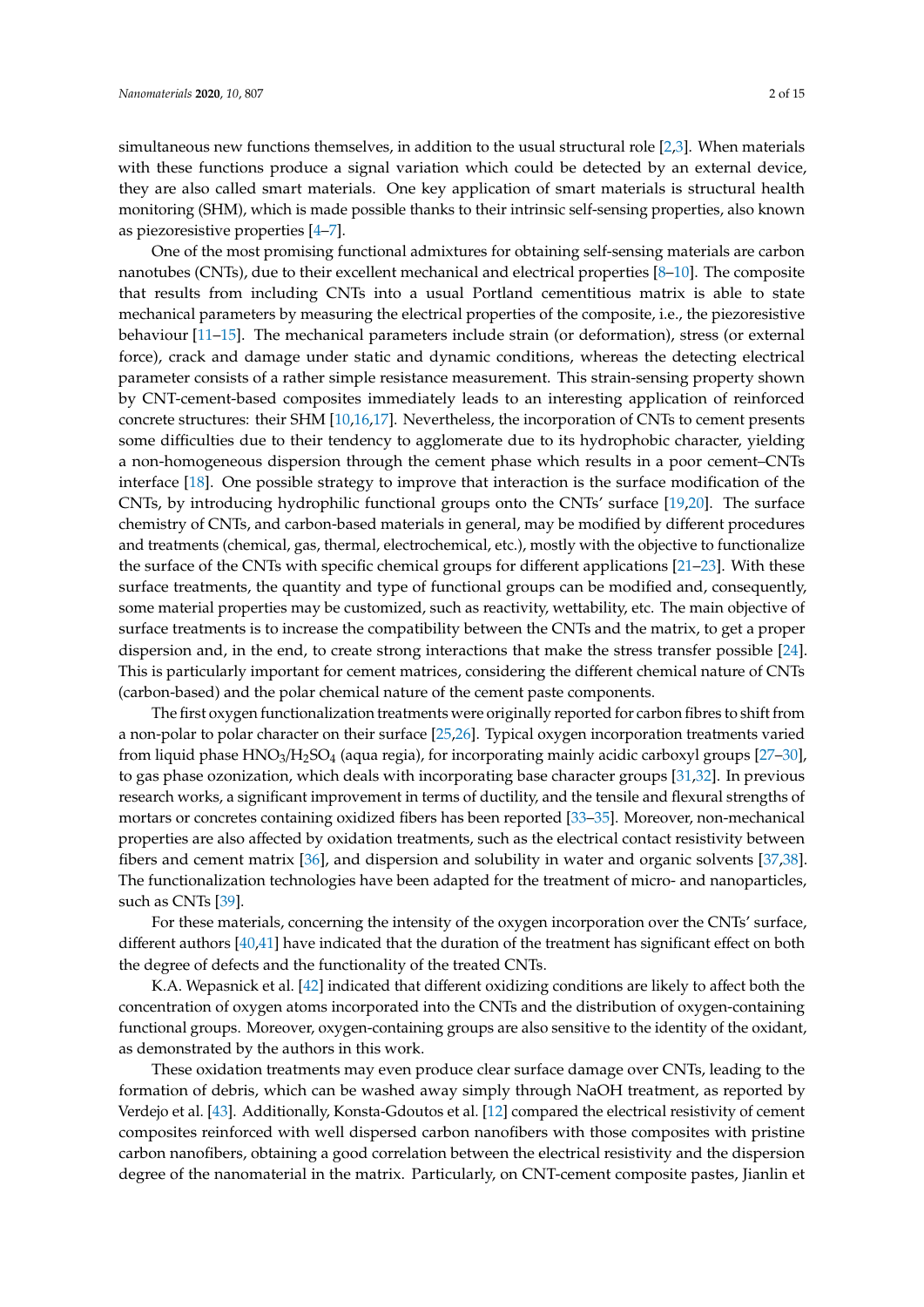al. [\[44\]](#page-14-9) reported that, with moderate functionalization using a photo-assisted Fenton, CNTs were found to easily disperse in an aqueous system aided with low fraction of dispersants, whose inclusion is typically used to improve the mixing of the CNTs. They used Fenton-functionalized CNTs to reinforce both the mechanical and electromechanical properties of cementitious composites for developing intrinsic self-sensing sensors. No work has been found in the literature referring to different types of oxidation-functionalization treatment with the aim of improving the sensing function of small conductive-cement-based sensors by the addition of CNT. In this study, different oxidation treatments based on the use of  $H_2SO_4$ -HNO<sub>3</sub>, O<sub>3</sub> and O<sub>3</sub> followed by NaOH (O<sub>3</sub>-NaOH) have been carried out to promote the functionalization of the CNTs' surface, with the main goal of the evaluation of the influence of the type of treatment and the achieved oxidation degree on the mechanical and electrical properties, and on the strain-sensing function of the cement paste.

#### **2. Materials and Methods**

#### *2.1. Materials and Specimen Fabrication*

Prismatic cement paste specimens of standard size,  $4 \times 4 \times 16$  cm<sup>3</sup> dimension, were fabricated according to the European standard EN 196-3:2005. The materials included in the preparation consisted of Portland cement type EN 197-1 CEM I 52.5R, supplied by Cemex España S.A., (Madrid, Spain), CCVD (Catalytic Chemical Vapor Deposition) commercial multiwall CNTs Graphistrenght C100, manufactured and supplied by Arkema (Colombes, France), whose main characteristics are shown in Table [1,](#page-2-0) superplasticizer Sika viscocrete 20-HE, supplied by SIKA (Madrid, Spain) and demineralized water.

<span id="page-2-0"></span>

| Description            | <b>CCVD Multi-Wall Carbon Nanotubes</b> |                          |  |
|------------------------|-----------------------------------------|--------------------------|--|
| Appearance             | Black powder                            |                          |  |
|                        | Apparent density                        | 50–150 kg/m <sup>3</sup> |  |
| Powder characteristics | Mean agglomerate size                   | 200-500 μm               |  |
|                        | Weight loss at 105 °C                   | $< 1\%$                  |  |
|                        | C content                               | $> 90 \text{ wt}$ %      |  |
|                        | Free amorphous carbon                   | Not detectable (SEM/TEM) |  |
| CNTs characteristics   | Mean number of walls                    | $5 - 15$                 |  |
|                        | Outer mean diameter                     | $10 - 15$ nm             |  |
|                        | Length                                  | $0.1 - 10 \mu m$         |  |

#### **Table 1.** Main properties of carbon nanotubes (CNTs).

#### *2.2. Oxygen Funcionalization Treatments*

Different procedures were carried out for the oxygen surface functionalization of CNTs, based on the oxidant attack with  $HNO<sub>3</sub>-H<sub>2</sub>SO<sub>4</sub>$ -and an  $O<sub>3</sub>$  atmosphere, the latter combined with an NaOH wash treatment. Previous optimization work was carried out by the authors evaluating each different concentrations and exposure times, flow rates, temperature, etc., for each treatment. Optimized experimental conditions for each treatment were selected and carried out prior to the incorporation of CNTs to the cement paste. The chemical and morphological modifications produced on the surface of CNTs because of the treatments were evaluated by different experimental techniques and compared with the original CNTs. Infrared Spectroscopy (IR) using a JASCO IRT-5200 (Madrid, Spain) with an ATR mode has been used for the identification of chemical bonds introduced on the CNTs' surface by the oxidation treatments. Surface composition has been quantified by using an X-ray Photoelectron Spectrometer (XPS) K-Alpha of Thermo-Scientific (Madrid, Spain), and the morphology of the differently treated CNTs has been examined by Transmission Electron Microscopy (TEM) using a JEOL JEM-1400 Plus (Freising, Germany). After the oxygen functionalization, the following treatments were carried out: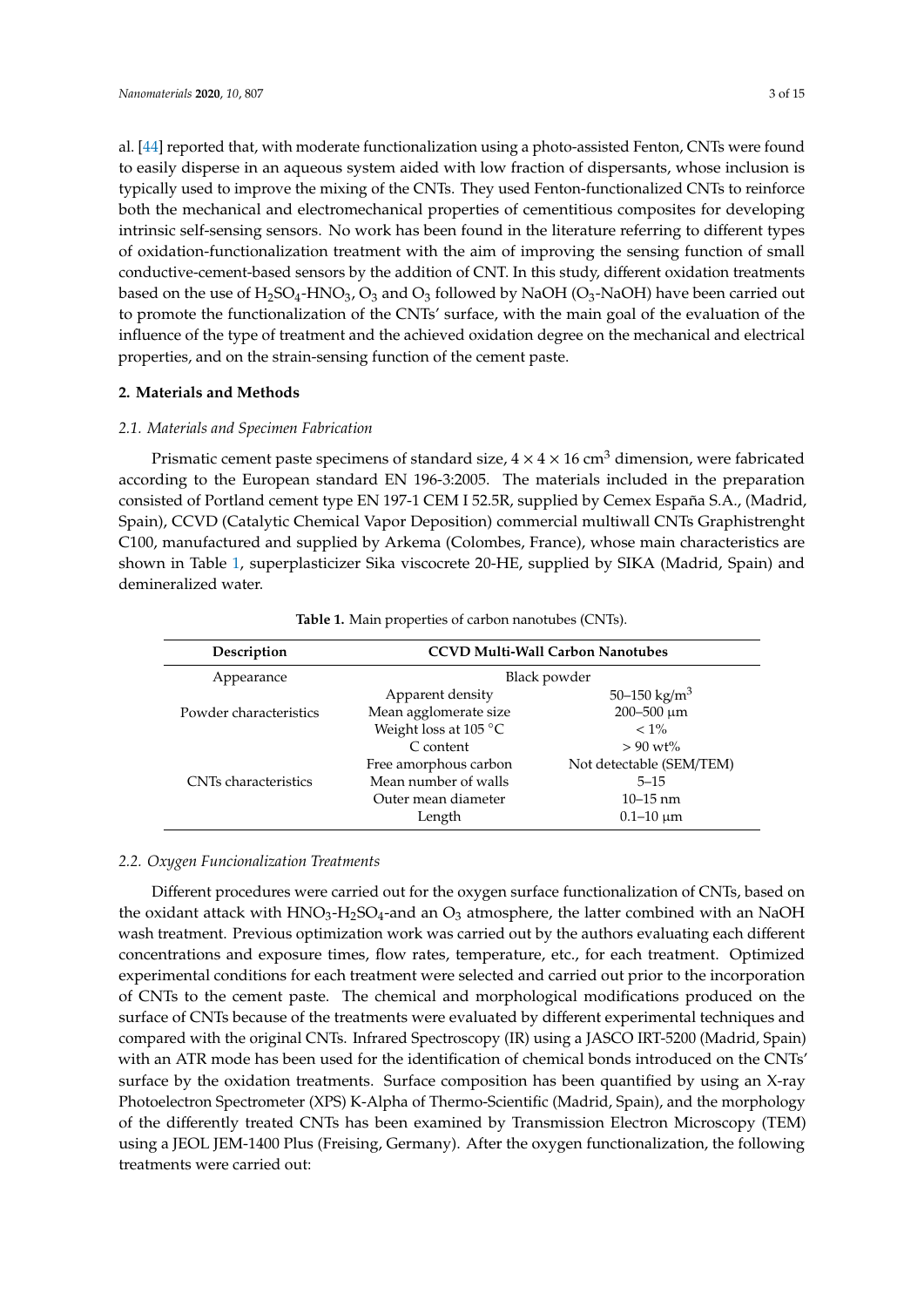#### 2.2.1. CNTs Surface Treatment with  $H_2SO_4$ -HNO<sub>3</sub>

The solution to attack the CNTs surface consisted of one part of concentrated  $HNO<sub>3</sub>$  (68%, GPR Rectapur) per three parts of concentrated  $H_2SO_4$  (95%, Analar Normapur) in volume. A quantity of 45 g of CNTs was immersed and magnetically stirred in 1.5 l of the acid mixture for 3 h at 80 ◦C under reflux. After that, the solid was filtered and washed with demineralized water until reaching a neutral pH. Finally, the solid part was dried for 1 day in an oven at 70  $^{\circ}$ C.

#### 2.2.2. CNTs Surface Treatment with Ozone  $(O_3)$

A quantity of 1 g CNTs were subjected to an  $O_3$  atmosphere for different times (30 and 60 min) in a rotating reactor using an air flow of 0.5 L/min and 95% intensity. The surface modification was carried out at room temperature and at 160 ◦C.

#### 2.2.3. CNTs Surface Treatment with  $O_3$ -NaOH

Firstly, the CNTs were subjected to the  $O_3$  treatment for 30 min. Subsequently, the CNTs were further treated with 10 M NaOH solution for 24 h under mechanical stirring. The modified CNTs were washed until reaching a neutral pH and dried for 1 day at 70 ◦C.

#### *2.3. Dispersion Procedure of CNTs in Cement Pastes*

Water-based dispersions of CNTs (different wt% respect to cement) were prepared by using a high shear mixer for 10 min. After that, superplasticizer Sika Viscocrete 20-HE was added. Then, a 10 min ultrasound treatment was applied to the dispersions using an ice bath to avoid an excessive temperate increase in the mix.

Subsequently, dispersions of original and treated CNTs were incorporated with cement by using a planetary mixer. Then, dispersions were poured into the mixer container and cement was added in three parts of 600 g. Each part was mixed for 2 min at low speed. Finally, when all cement parts had been added, the paste was mixed for 1 min at high speed. A water/cement ratio of 0.5 was used in all cases.

Cement pastes were poured in moulds and compacted with a vibrating table. After 24 h in humid chamber, the samples were extracted from the moulds. All samples were cured at 100% of relative humidity (RH) and 20 ℃ for 28 days, according to UNE EN-80-101-88. After 28 days of curing time, the specimens were kept at laboratory conditions before their characterization.

#### *2.4. Mechanical Tests*

Mechanical tests were performed under laboratory conditions according to European Standard EN 196-1. Flexural and compressive strength tests on prismatic specimens were conducted according to European standard EN 196-1:2005, with an ME-402/20 mechanical testing machine (Servosis, S.A., Madrid, Spain). For the flexural strength test (Figure [1a](#page-4-0)), prismatic specimens with dimensions of  $4 \times 4 \times 16$  cm<sup>3</sup> were used. This test consists of the application of a three-point bending stress at a loading rate of  $50 \pm 10$  N/s up to the break of the specimen. The two resulting pieces of the broken specimen were subjected to compressive strength tests (Figure [1b](#page-4-0)), in which a uniaxial compressive loading at a rate of  $2400 \pm 200$  N/s was applied to the sample up to the break.

#### *2.5. Electrical Resistivity Tests*

After curing, specimens were externally dried and electrically conductive silver paint (Pelco Conductive Silver 187) was applied around the perimeter of four cross-sections planes (Figure [1c](#page-4-0)) which were parallel to the end surfaces. Four copper wires were wrapped around each silver painted perimeter in order to form four electrical contacts, as needed for the four-probe method. This method consists of applying a fixed electrical current with an AC/DC current source (Keithley Model 6220, Beaverton, OR, USA) at the outer electrodes, while the voltage was measured between the inner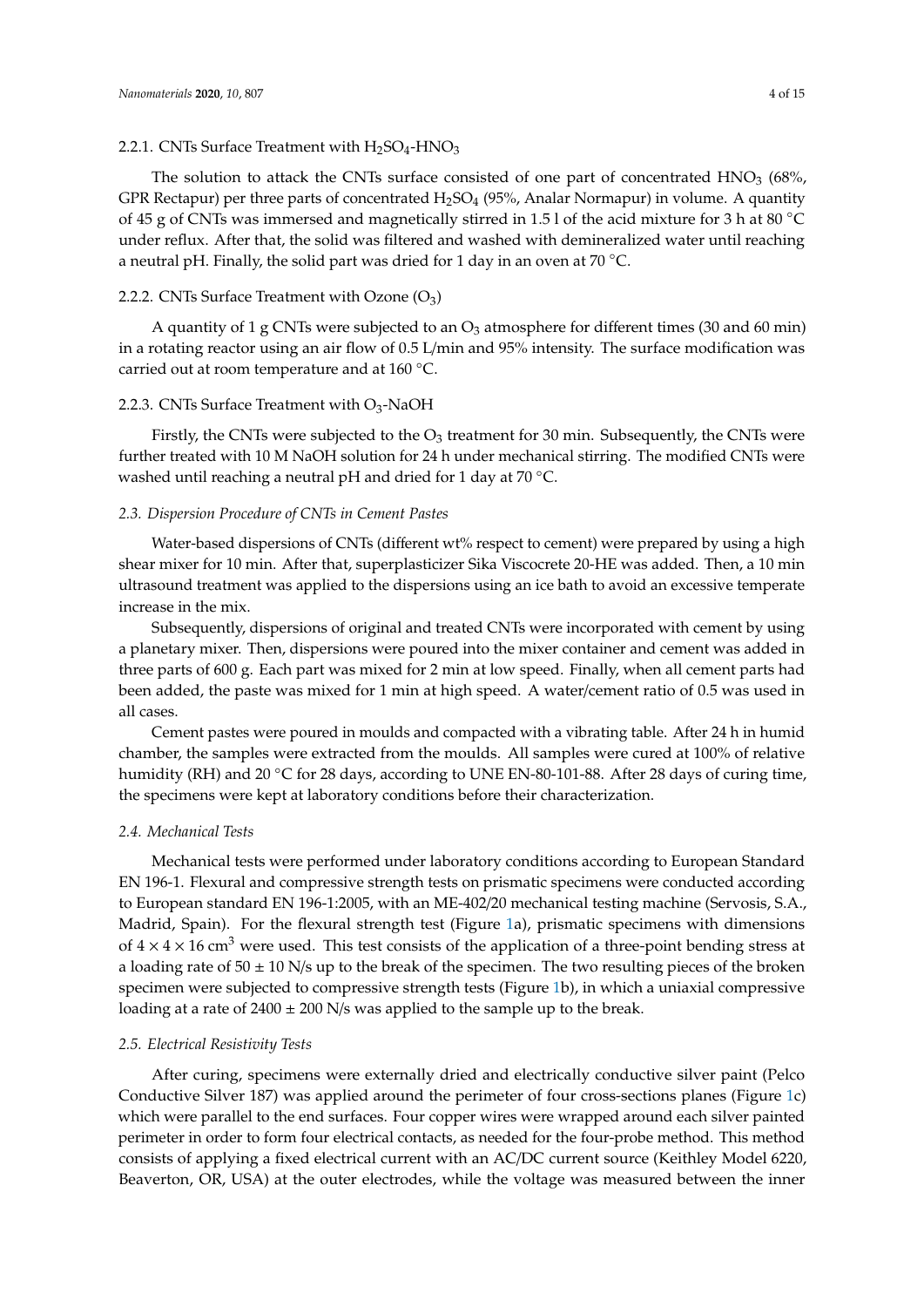electrodes using a digital multimetre (Keithley Model 2002, Beaverton, OR, USA). Hence, electrical resistance may be calculated applying Ohm's law.

#### *2.6. Self-Sensing Tests Nanomaterials* **2020**, *10*, x FOR PEER REVIEW 5 of 15

Several consecutive loading-unloading cycles of compressive stress were applied to each specimen, Several consecutive loading-unloading cycles of compressive stress were applied to each speciment,<br>while a fixed current of 1 mA was applied to the external electrodes (Figure [1c](#page-4-0)). Specimens were first loaded up to 1.5 kN and then five or six cycles were applied up to 6.5 kN (4 MPa) and 13.5 kN<br>(0.4 MPa) and 13.5 kN (8.4 MPa), with a loading rate of 200 N/s. species a fixed current of 1 mA was applied to the external electrodes (Figure 1c). Specimens were

<span id="page-4-0"></span>

Figure 1. Experimental setup for mechanical strength tests: (a) Bending strength; (b) Compressive strength; and (**c**) electrical resistivity measures and strain sensing tests. strength; and (**c**) electrical resistivity measures and strain sensing tests.

## **3. Results and Discussion 3. Results and Discussion**

## *3.1. Characterization of CNTs Treated with H2SO4-HNO3, O3 and O3-NaOH 3.1. Characterization of CNTs Treated with H2SO4-HNO3, O<sup>3</sup> and O3-NaOH*

CNTs treated with H2SO4-HNO3 and CNTs treated with O3 and O3-NaOH were characterized IR spectroscopy to identify chemical groups on the CNTs surface (Figure [2a](#page-6-0)–c). Both H2SO4-HNO<sup>3</sup> and  $\mathcal{O}_3$  treatments produced the formation of polar groups containing oxygen on the CNTs' surface [\[45\]](#page-14-10). and O3 treatments produced the formation of polar groups containing oxygen on the CNTs' surface Figure [2a](#page-6-0) includes the IR spectra (amplified scale from 500–2200 cm−<sup>1</sup> ) of the original CNTs and those [45]. Figure 2a includes the IR spectra (amplified scale from 500–2200 cm−1) of the original CNTs and treated with HNO3-H2SO4. The main difference in the IR spectra in Figure [2a](#page-6-0) is the presence of a band at those treated with HNO3-H2SO4. The main difference in the IR spectra in Figure 2a is the presence of 1735 cm−<sup>1</sup> identified in the IR spectrum of the CNTs treated with HNO3-H2SO4, which may be ascribed the C=O groups, due to the oxidation of the CNTs' surface. This band is not observed in the IR spectrum to C=O groups, due to the oxidation of the CNTs' surface. This band is not observed in the IR spectrum of the original CNTs. On the other hand, Figure [2b](#page-6-0) includes the IR spectra corresponding to the CNTs treated with  $O_3$  for 30 and 60 min at room temperature and for 60 min at 160  $\degree$ C. The amplified scale in the range 1100–1800 cm<sup>-1</sup> can identify the oxygen-containing groups introduced as a consequence the range 1100–1800 cm<sup>-1</sup> can identify the oxygen-containing groups introduced as a consequence of the O<sub>3</sub> treatment and not present in the original CNTs, mainly with the presence of the bands at a consequence of the bands at 1200–1230 cm<sup>−1</sup> ascribed to C-O-C stretching and/or arC-OH, and a lower relative intensity band the presence of the bands at the bands at the bands and a lower text of the bands of the band at 1720–1730 cm<sup>−1</sup> due to C=O stretching bonds. The broad band with a main peak centered at relative intensity band at 1720–1730 cm−1 due to C=O stretching bonds. The broad band with a main 1550–1580 cm−<sup>1</sup> may be ascribed to C=C stretching bonds, typical of the CNTs' backbone. Comparison peak center and the relative intensity of the bands indicates that there are no significant differences among the  $O_3$ treatments, only showing a slight increase in the intensity of the band at 1550–1580 cm<sup>−1</sup> for the CNTs treatments, only showing a slight increase in the intensity of the band at 160 °C does not produce an increase in the oxidation degree compared to the modifications produced by the  $O_3$  treatment at the same time (60 min) at  $degree$ room temperature. These bands indicate that the oxidation produced by the  $O_3$  treatment may be room temperature.  $t_{\text{max}}$  at the same time time time that the oxidation produced by the  $\sigma_3$  indicates  $\sigma_4$  and  $\sigma_5$  is predominantly due to the introduction of phenolic and ether groups on the CNTs surface. However, produced by the O3 treatment may be produced by the O3 treatment may be producted by  $\alpha$  treatment may be predominantly due to the introduction of  $C_1$ .  $\alpha$  is an output of  $\alpha$  the introduction of  $C_2$ .  $\alpha$  is a seq the liquid acid treatment on CNTs mostly leads to the incorporation of  $C=O$  groups. No further CNTs treated with  $H_2SO_4$ -HNO<sub>3</sub> and CNTs treated with O<sub>3</sub> and O<sub>3</sub>-NaOH were characterized by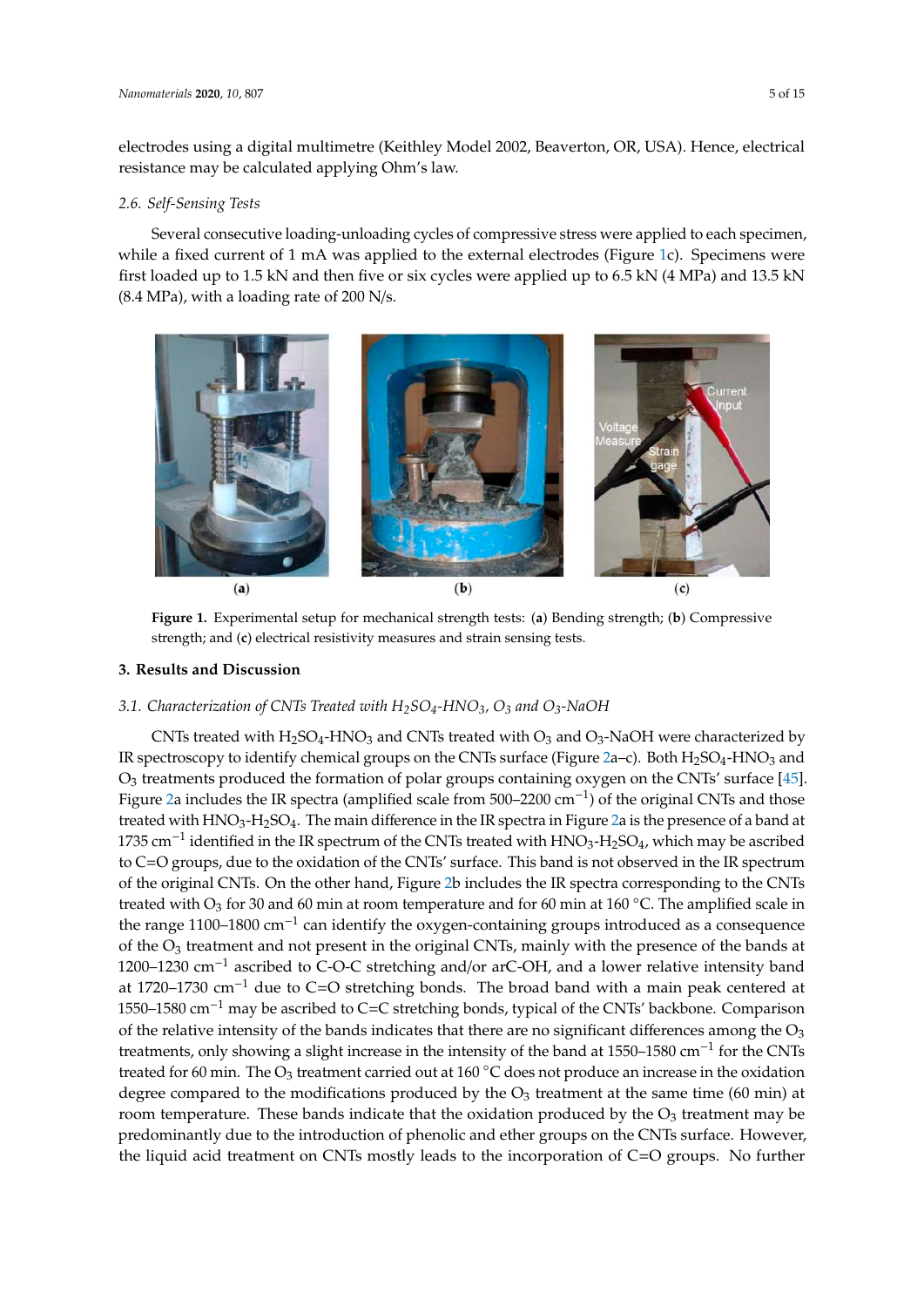differences could be determined due to low signal intensity obtained by IR spectroscopy for CNTs and its qualitative nature, which does not allow a precise data interpretation.

Figure [2c](#page-6-0) includes the IR spectra (amplified scale 700–1900 cm<sup>-1</sup>) of original CNTs and CNTs treated with  $O_3$ -30 min and treated with  $O_3$  followed by NaOH. The analysis of these spectra indicates that the  $O_3$  treatment of CNTs produces the formation of C=C and C-O-C bonds, respectively, at 1580 and 1220 cm−<sup>1</sup> , whilst the subsequent NaOH treatment acts as a washing treatment, removing these moieties from the CNTs' surface (very low relative intensity of the bands at 1580, and mostly at 1220 cm<sup>-1</sup>), leading to a surface composition very similar to the original CNTs. This effect produced by washing with NaOH has been previously observed by Verdejo et al. [43]. washing with NaOH has been previously observed by Verdejo et al. [\[43](#page-14-8)].



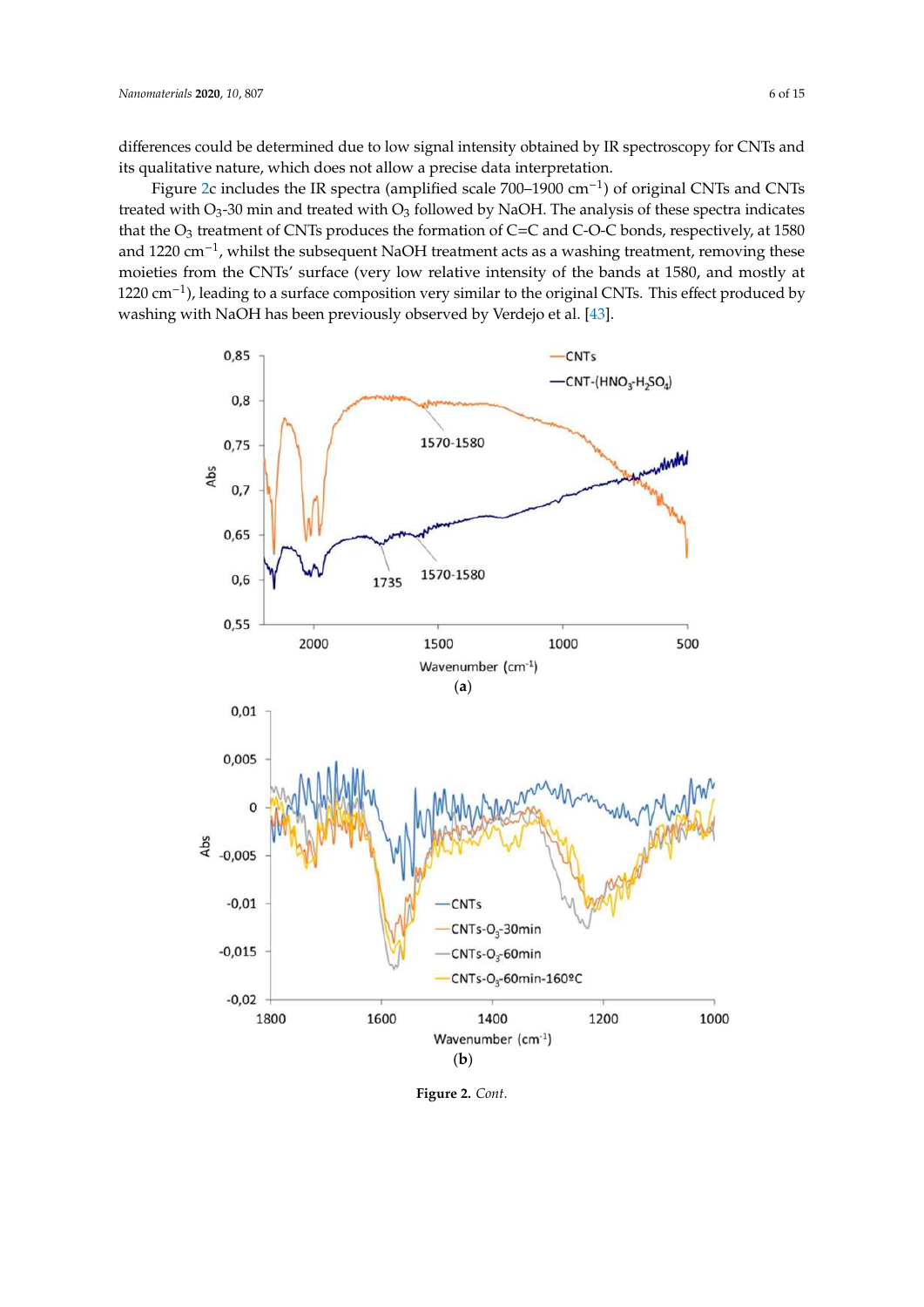<span id="page-6-0"></span>

Figure 2. IR spectra of (a) original CNTs and CNTs treated with  $HNO<sub>3</sub>-H<sub>2</sub>SO<sub>4</sub>$ ; (b) CNTs treated with  $O_3$  for different times and temperature and (**c**) CNTs treated with  $O_3$ -NaOH.

Ta[ble](#page-6-1) 2 shows the carbon and oxygen content for the CNTs for the different surface treatments Table 2 shows the carbon and oxygen content for the CNTs for the different surface treatments determined by XPS (at%). It can be observed that the different treatments introduce oxygen onto the CNTs surface, with the highest oxygen at% obtained when using a mixture of  $HNO<sub>3</sub>-H<sub>2</sub>SO<sub>4</sub>$ (C/O = 5.8). Besides, the O<sub>3</sub> treatment also produces oxidation of the CNTs, which is more significant when increasing the treatment time (C/O = 19.7 and 14.9, for the  $O_3$  treatment during 30 and 60 min, respectively). The  $O_3$  treatment of CNTs at 160 °C produces a decrease in the oxidation degree compared to the CNTs treated with  $O_3$  at room temperature. These results agree with those obtained by IR spectroscopy (Fig[ure](#page-6-0) 2b). The O<sub>3</sub>-NaOH treatment decreased the O content of the O<sub>3</sub> treatment from 4.8 to 3.9 at%, corroborating the results obtained with IR spectroscopy, but 1.0 at% of Na<sup>+</sup> was additionally incorporated onto the CNTs' surface, which may increase the interaction with the additionally incorporated onto the CNTs' surface, which may increase the interaction with the inorganic chemical nature of cement.

| <b>Treatment</b>      | C/O  | $C$ (at%) | $O$ (at%) |
|-----------------------|------|-----------|-----------|
| None                  | 100  | 99.1      | 0.9       |
| $HNO3-H2SO4$          | 5.8  | 85.4      | 14.6      |
| $O_3$ (30 min)        | 19.7 | 95.2      | 4.8       |
| $O_3$ (60 min)        | 14.9 | 93.7      | 6.3       |
| $O_3$ (60 min-160 °C) | 21.3 | 95.5      | 4.5       |
| $O_3$ (30 min)-NaOH   | 24.3 | 95.0      | 3.9       |

<span id="page-6-1"></span>**Table 2.** Carbon and oxygen content (at%) of CNTs treated with  $\text{HNO}_3\text{-} \text{H}_2\text{SO}_4$ ,  $\text{O}_3$  and  $\text{O}_3\text{-}\text{NaOH}$ .

 $O_3$  (30 min) and  $O_3$ -NaOH were deconvoluted (Figure 3). The results obtained for the different peaks have been included in Table 3. The results obtained for the different peaks obtained for the different peaks of The C1s high resolution XPS peaks for the original CNTs, and those treated with  $HNO<sub>3</sub>-H<sub>2</sub>SO<sub>4</sub>$ ,

The peak at 284.5 eV ascribed to sp2 C-C is, as expected, dominant in all the samples, although its proportion is lower for the  $HNO<sub>3</sub>-H<sub>2</sub>SO<sub>4</sub>$  sample, indicative of a higher oxidation degree with the liquid phase acid treatment. The 285.5 eV peak deconvolution, associated with sp3 C-OH and sp3 C-sp3 C, is also present in all the samples. However, the  $O_3$  (30 min) introduces a higher proportion of both C-O-C and C=O, 7.1 and 1.9%, whereas  $HNO<sub>3</sub>-H<sub>2</sub>SO<sub>4</sub>$  is the only sample with carboxyl groups (288.5 eV, 3.7%). In all cases, the sp2 carbon hybridization in the original CNTs has been converted into sp3 hybridization after treatments. Moreover, and according to the results observed in the IR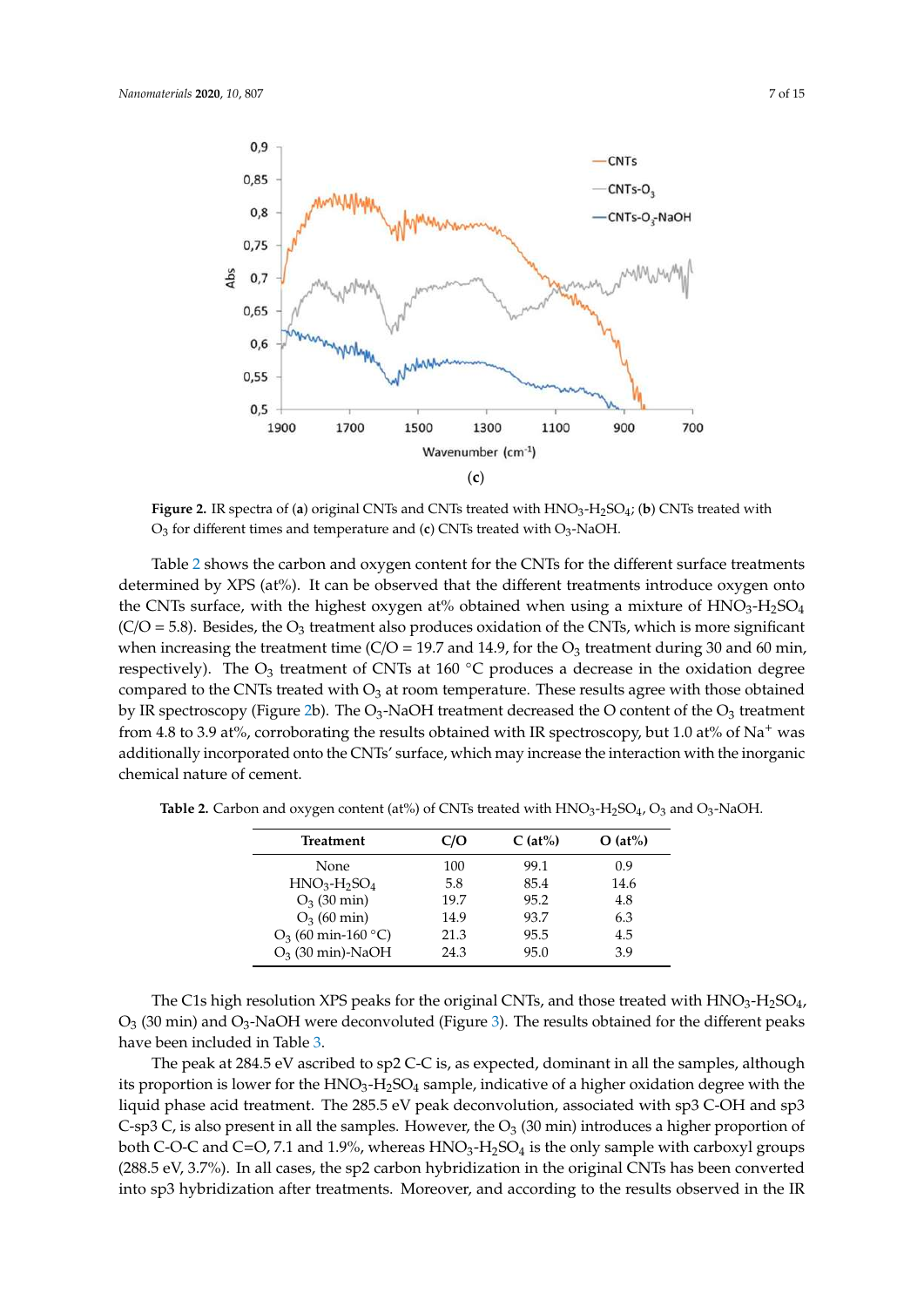spectra, the C=C bonds% increase for the O<sub>3</sub>-treated CNTs, with respect to the original CNTs (82.2) vs. 79%, respectively). This can be explained due to the lower reactivity of  $O_3$  towards C=C groups. The treatment of NaOH subsequent to the O<sub>3</sub> process produces the washing of the O<sub>3</sub>-treated CNTs, yielding a surface with a similar composition to the pristine CNTs surface, although it does not present yielding a surface with a similar composition to the pristine CNTs surface, although it does not the aromatic  $\pi^*$ - $\pi^*$  peak, which is absent in all the differently treated CNTs. This peak is only present in the original CNTs, confirming the surface modification of CNTs by the different treatments their with the introduction of C-O-C or of more oxidized groups, i.e., carboxylic groups). It is also interesting to mention that when more oxidative treatments ( $\overrightarrow{HNO_3-H_2SO_4}$ ) are applied, higher COOH concentrations are observed for the CNTs, while the weaker oxidant treatment (i.e.,  $O_3$ ) introduces the higher C-OH and C=O concentrations.

<span id="page-7-0"></span>

Figure 3. C1s peak deconvolution of (a) original CNTs; (b) CNTs treated with  $HNO_3-H_2SO_4$ ; (c) CNTs treated with  $O_3$ -30 min and (**d**) CNTs treated with  $O_3$ -NaOH.

**Table 3.** Bonds composition (%) of CNTs treated with  $\text{HNO}_3\text{-} \text{H}_2\text{SO}_4$ ,  $\text{O}_3$  and  $\text{O}_3\text{-}\text{NaOH}.$ 

<span id="page-7-1"></span>

| <b>Binding</b><br>Energy (eV) | Chemical<br><b>Bonds</b>                | $CNT$ (Bonds%) | $CNT-HNO3-H2SO4$ $CNT-O3$ (30 min)<br>(Bonds%) | (Bonds%) | $CNT-O3$ -NaOH<br>(Bonds%) |
|-------------------------------|-----------------------------------------|----------------|------------------------------------------------|----------|----------------------------|
| 284.5                         | $C=C, C-C$                              | 79             | 72.1                                           | 82.2     | 76                         |
| 285.3–285.6                   | $C-OH/C-OR$                             | 14             | 17.7                                           | 8.8      | 18                         |
| 286.4-286.8                   | $C-O-C$                                 | 5              | 6.5                                            | 7.1      | 6                          |
| 287.8                         | $C=O$                                   |                |                                                | 1.9      |                            |
| 289.0                         | $O-C=O$                                 |                | 3.7                                            |          |                            |
| 290.6                         | $\pi$ <sup>*</sup> - $\pi$ <sup>*</sup> |                |                                                |          |                            |
|                               |                                         |                |                                                |          |                            |

Additionally to these chemical modifications, some differences in the agglomeration degree of Additionally to these chemical modifications, some differences in the agglomeration degree of the CNTs due to the different functionalization treatments can be observed by a comparison of the the CNTs due to the different functionalization treatments can be observed by a comparison of the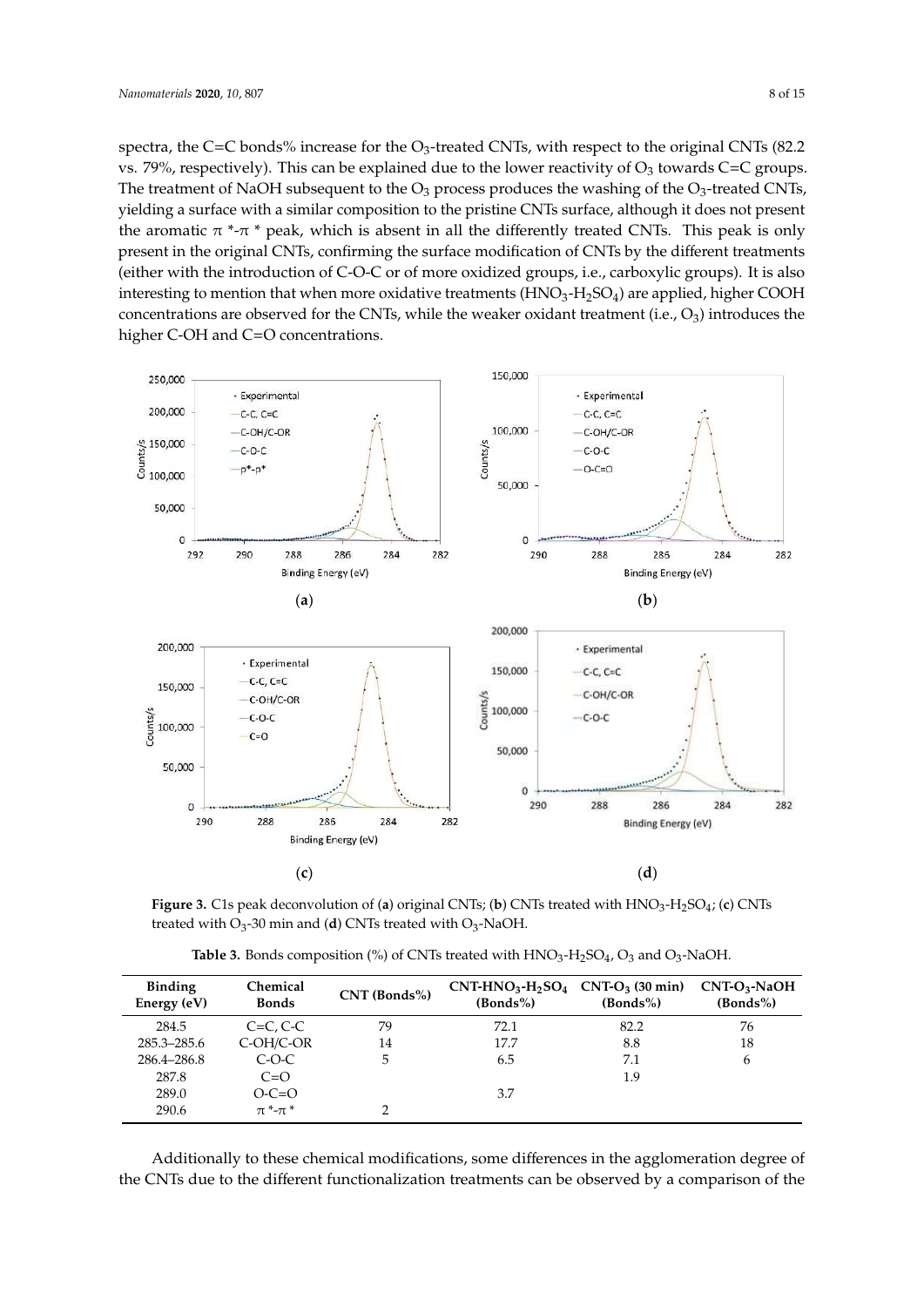micrographs obtained by TEM in Figures [4](#page-8-0) and [5a](#page-8-1)–c. Figure [4a](#page-8-0)–c includes the micrographs of the original CNTs (at different magnifications) and Figure 5 the micrographs of the CNTs treated with  $HNO<sub>3</sub>-H<sub>2</sub>SO<sub>4</sub>$  (a),  $O<sub>3</sub>$  (30 min) (b) and  $O<sub>3</sub>-NaOH$  (c). The treatment with  $HNO<sub>3</sub>-H<sub>2</sub>SO<sub>4</sub>$  seems to de-agglomerate the original CNTs, producing a mechanical degradation in the CNTs, as they are considerably shorter. Therefore, the aspect ratio of CNT treated with  $HNO<sub>3</sub>-H<sub>2</sub>SO<sub>4</sub>$  is lower than the pristine or  $O_3$ -treated CNTs. The  $O_3$  and  $O_3$ -NaOH treatments seem to decrease the entanglement degree of the CNTs. This reduction in the CNTs' entanglement is expected to improve the CNTs' dispersion in [the](#page-14-11) cement matrix, independently of the oxygen functionalization degree [42,46].

<span id="page-8-0"></span>

**Figure 4.** (a)–(c): TEM micrographs of original CNTs at different magnification scale. **Figure 4. a–c:** TEM micrographs of original CNTs at different magnification scale.

<span id="page-8-1"></span>

**Figure 5.** TEM micrographs of: (**a**) CNTs treated with  $HNO_3$ -H<sub>2</sub>SO<sub>4</sub>; (**b**) CNTs treated with O<sub>3</sub>-30 min and (**c**) CNTs treated with O<sub>3</sub>-NaOH.

### *3.2. Electrical and Mechanical Properties of Cement Paste with Different Treated CNTs 3.2. Electrical and Mechanical Properties of Cement Paste with Di*ff*erent Treated CNTs*

*3.2. Electrical and Mechanical Properties of Cement Paste with Different Treated CNTs*  functionalized and non-functionalized CNTs cured for 28 days at 100% RH, and the resistivity at 90 days. In the period from 28 to 90 days, the specimens were kept at 60% RH. After 28 days of curing, the cement matrix with the differently treated CNTs shows a slight decrease in the electrical resistivity levels compared to the cement matrix without CNTs. However, after curing for 90 days, the electrical resistivity of the cement matrix with 1% of original CNTs decreases 28%. Additionally, the resistivity of the cement matrices with 1% functionalized CNTs offered a decrease of 68%, 48% and 88% for  $O_3$ , HNO<sub>3</sub>-H<sub>2</sub>SO<sub>4</sub> and O<sub>3</sub>-NaOH treatments, respectively. Consequently, it can be deduced that the application of the different functionalization treatments improved the CNTs' dispersion and wettability in the water-based cement matrix, since more homogeneous materials are achieved. With respect to the efficiency of each particular oxidation treatment, the most noticeable decrease in the resistivity was obtained for the attack with O<sub>3</sub>-NaOH. Table 4 shows the electrical resistivity and compressive strength of cement pastes with Table [4](#page-9-0) shows the electrical resistivity and compressive strength of cement pastes with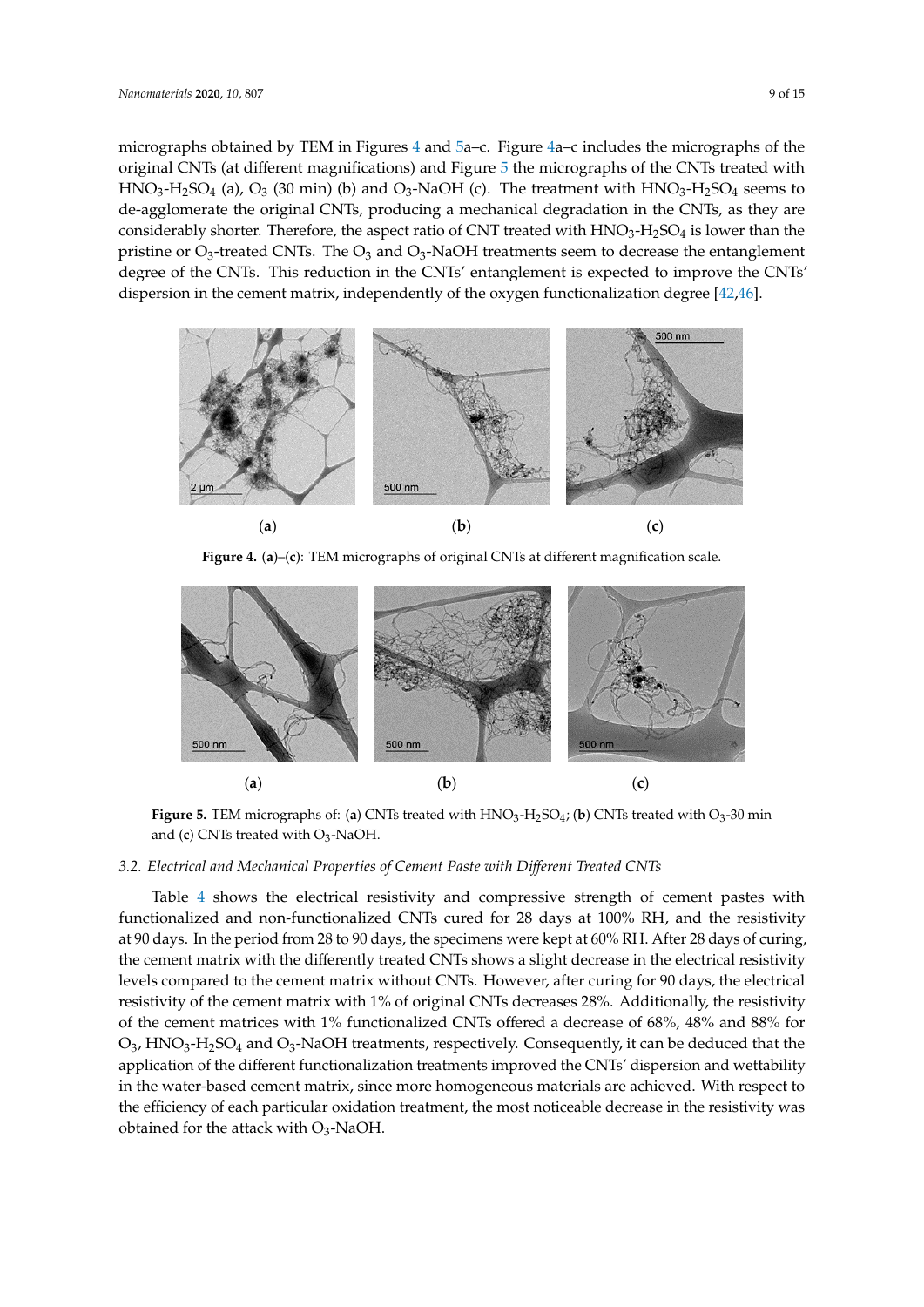| $CNT$ $%$ )-Treatment               | Resistivity ( $\Omega$ ·cm)<br>28 Days | Resistivity ( $\Omega$ ·cm)<br>90 Days | Compressive Strength (MPa)<br>28 Days |
|-------------------------------------|----------------------------------------|----------------------------------------|---------------------------------------|
| $0\%$ -N/A                          | 1716                                   | 40,107                                 | 51.0                                  |
| $1\%$ -None                         | 1513                                   | 29,103                                 | 45.0                                  |
| $1\% - H_2SO_4$ -HNO <sub>3</sub>   | 1291                                   | 20.747                                 | 53.0                                  |
| $1\%$ -O <sub>3</sub> (30 min)      | 1414                                   | 12,696                                 | 51.5                                  |
| $1\%$ -O <sub>3</sub> (30 min)-NaOH | 1473                                   | 5035                                   | 52.3                                  |

<span id="page-9-0"></span>**Table 4.** The resistivity and mechanical properties of cement pastes with functionalized and non-functionalized CNTs cured for 28 days at 100% RH, and then until 90 days at 60% RH.

With respect to the influence of CNTs and the oxidation treatment in the compressive strength, it can be observed that the poor dispersion of the original CNTs decreases the mechanical strength of the composite. Then, if an oxidation treatment is applied, the compressive strength recovers the original value shown by the cement paste without CNTs. That fact would support the improvement in the CNTs' dispersion achieved by any of the applied treatments, since a low dispersion of the CNTs would offer a matrix with weak points in those zones where the CNTs are agglomerated. Besides, no significant influence of the type of the oxidation treatment is observed in the compressive strength.

#### *3.3. Strain Self-Sensing Tests*

The main objective of this work is the development of conductive multifunctional cement-based materials for specific applications in the area of civil engineering and architecture. Particularly, interesting smart structural materials are those exhibiting strain-sensing properties, that is, the ability to provide an electrical output that is correlated to their state of strain, also known as a piezoresistive property [\[10](#page-12-6)[,13](#page-13-18)[,16](#page-13-2)[,17](#page-13-3)[,23](#page-13-8)[,25\]](#page-13-10). The material's strain-sensing capacity is defined as the response on the volumetric electrical resistivity (proportional and reversible) due to its strain state [\[35,](#page-14-0)[36\]](#page-14-1). The sensing function is based on changes in electrical resistance in conductive-cement-based materials when some stress is applied to it. It is quantified by the gage factor (k) of the conductive element. This function is defined as the ratio of fractional change in resistance divided by the fractional change in deformation, according to Equation (1)

$$
k = \frac{\Delta R/R_0}{\Delta l/l_0} = \frac{\Delta R/R_0}{\varepsilon} \tag{1}
$$

where ∆*R* is change in electrical resistance; *R<sup>0</sup>* is initial electrical resistance; ∆*l* is the specimen's deformation;  $l_0$  is the initial length of the specimen; and  $\varepsilon$  is the strain.

If a longitudinal increasing compressive stress is applied, the electrical resistance in that direction is reduced because the contact between CNTs themselves and between CNTs and cement paste would become closer and closer. Consequently, the contact electrical resistance would decrease and vice versa. When the stress is removed, the material recovers the initial loading state and the resistivity also recovers the initial value. Both effects are reversible in the material's elastic range. In the present case, the load regime is elastic, because the applied stress is rather low and the resistivity of the specimens is reversible upon the loading cycle. Considering that the changes in dimensions (length or sections) are not significant, then the changes in resistance must be due to the resistivity changes in the material. That is a material intrinsic property.

Figure [6](#page-10-0) shows the results for strain-sensing tests for 1.0% of CNTs cement paste subjected to different functionalization treatments, for 180 day-old specimens, with a 1 mA DC current, 200 N/s load rate, a pre-load of 1.5 kN and a maximum load of 6.5 kN. Both stress and fractional changes in electrical resistance data versus time are monitored. From the point of view of the sensitivity, and according to the values of gage factor (k) shown in Table [5,](#page-10-1) the treatment with ozone improves the level offered by the raw CNTs, even more in the case of the combination of ozone with sodium hydroxide. On the other hand, the acid treatment produced a decrease in the gage factor. However, it has to be pointed out that all the calculated gage factors allow the successful use of these pastes to the sensing function.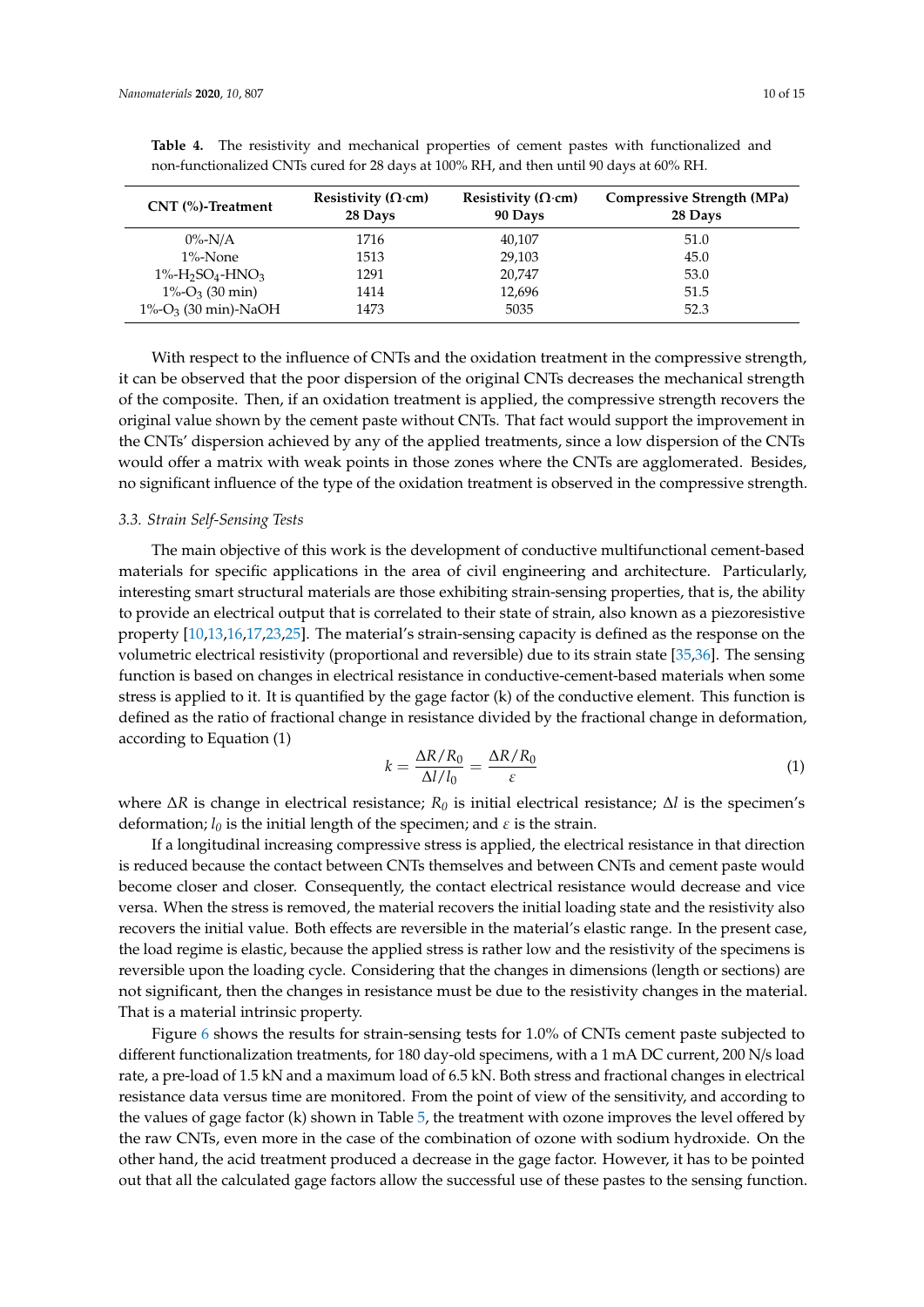In order to highlight this statement, it should be taken into account that the typical gage factor for a commercial strain monitoring gage is around 2. Therefore, the sensitivity of any of the proposed CNT-based pastes is higher than the one offered for the classical commercial solution for strain sensing in concrete elements.

<span id="page-10-0"></span>

treatments: (a) original CNTs; (b)  $CNTs-(HNO<sub>3</sub>-H<sub>2</sub>SO<sub>4</sub>)$ ; (c)  $CNTs-O<sub>3</sub>-30$  min; (d)  $CNTs-O<sub>3</sub>-30$ min-NaOH. 180 day-old specimens, with a 1 mA DC current, 200 N/s load rate, initial load of 1.5 kN and a maximum load of 6.5 kN. **Figure 6.** Self-sensing tests for 1.0% of CNT cement paste subjected to different functionalization

is its performance in terms of the quality of the information extracted from the electrical resistance measurement. In the present case, the quality of the correlation between the electrical response and the stress is higher for the materials prepared with the functionalized CNTs than for the original CNT pastes, as can be observed from [th](#page-10-1)e Pearson's correlation coefficient shown in Table 5. Therefore, controlling the resistance of the specimen, the deformations can be monitored. With original CNT cement pastes, although there is a certain correlation, it does not match the performance of the functionalized CNTs for strain-sensing function. However, the most significant parameter to validate the strain-sensing ability of the material

<span id="page-10-1"></span>with different oxidation treatments. **Table 5.** Gage factors (k) and Pearson's correlation coefficients in the sensing function of CNTs pastes

|       | Original | $HNO3$ -H <sub>2</sub> SO <sub>4</sub> | $O_3$ (30 min) | $O_3$ (30 min)-NaOH |
|-------|----------|----------------------------------------|----------------|---------------------|
|       | 30.8     | 25.6                                   | 67.2           | 19.7                |
| $R^2$ | 0.64     | 0.97                                   | 0.90           | 0.89                |

The importance of the  $R^2$  coefficient in the ability of the CNT-cement paste to monitor the strain can be clearly observed in Figure 7, in which the resistance fractional change vs. the strain is plotted can be clearly observed in Figure [7,](#page-11-0) in which the resistance fractional change vs. the strain is plotted for cement pastes with CNT subjected to different oxidation treatments. for cement pastes with CNT subjected to different oxidation treatments.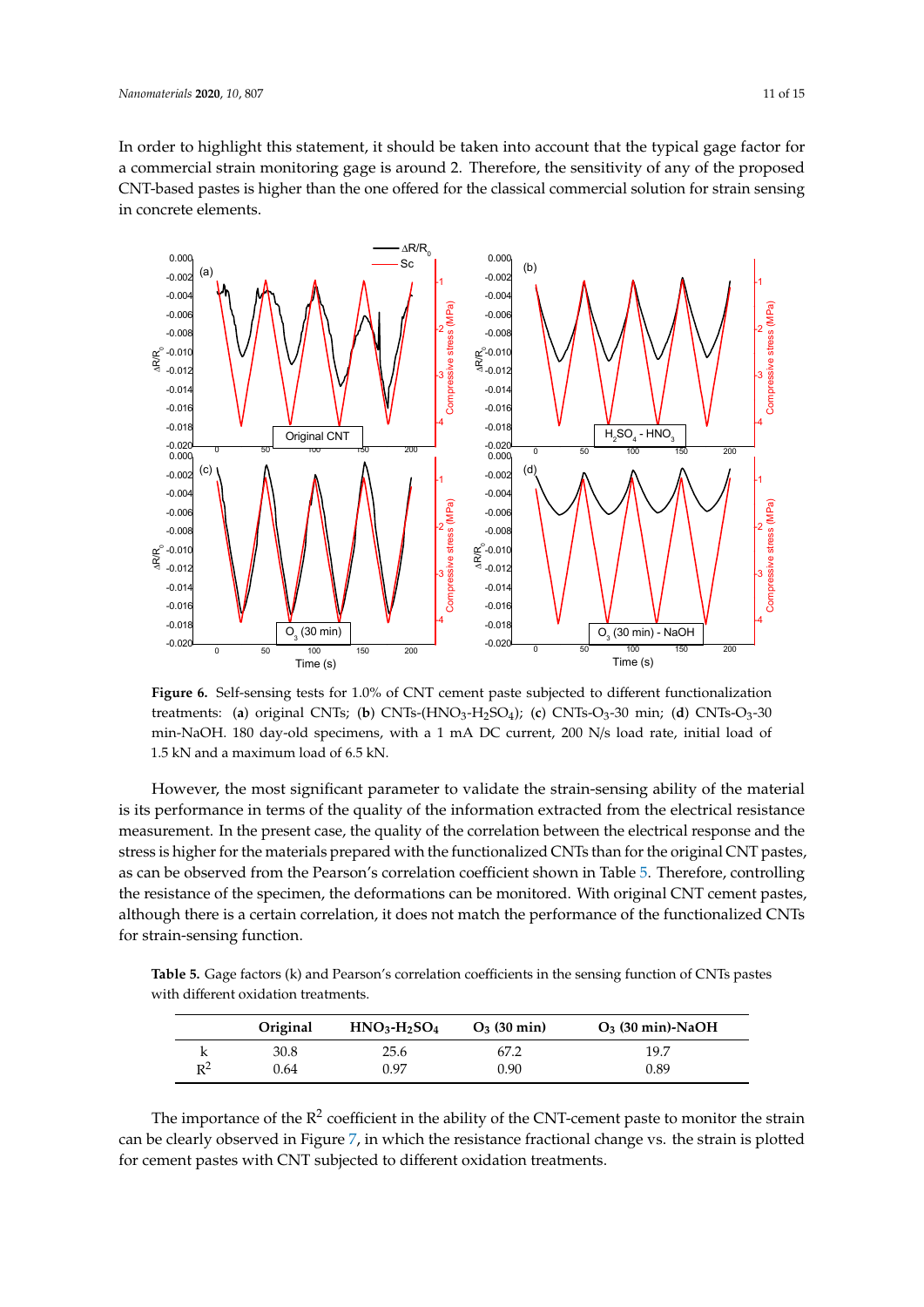<span id="page-11-0"></span>

1% of CNT subjected to different oxidation treatments: (**a**) original CNT; (**b**) CNT-HNO<sub>3</sub>-H<sub>2</sub>SO<sub>4</sub>); (c) CNT-O<sub>3</sub> (30 min); (d) O<sub>3</sub> (30 min)-NaOH. 180 day-old specimens, with a 1mA DC current, 200 N/s load rate, initial load of 1.5 kN and a maximum load of 6.5 kN. **Figure 7.** Correlation between the resistance fractional change and the strain for cement pastes with

The following hypothesis can be used to explain the improvement in the quality of the strain-sensing behaviour observed for cement pastes with functionalized CNTs: according with the increase in the intervalsed control to the strainpolarity of the CNTs surface produced by the different functionalization treatments, an improvement in the dispersion easiness of the CNTs in the cement matrix should be expected because the de-agglomeration of the CNTs would be favoured by the creation of oxygen-containing groups, which improves the wettability of the CNTs. This fact would explain the better behaviour shown by the functionalized CNTs in the strain-sensing tests. The general decrease in the resistivity of the  $\sim$ pastes with treated CNTs cannot be explained by the chemical changes in the surface of the CNTs, since the opposite result would be expected because the treatment would reduce the resistivity of the  $\sim$ CNTs. Therefore, this decrease in the resistivity of the paste with the treated CNTs can be explained by the improvement in the dispersion of the CNTs. The better dispersion would produce a more homogeneous paste that would offer a better strain-sensing response. This argument is also supported<br>. by the decrease in the compressive strength that was observed for the non-treated CNT-cement paste,<br> $\frac{1}{2}$ because a poor CNT dispersion creates low-density agglomerates consisting of CNT skeins with air entrapped inside, which would reduce the strength of the composite.<br>
entrapped inside, which would reduce the strength of the composite.

The findings of the present work should encourage the importance of seriously considering the compositering the compositering the compositering the compositering the compositering the compositering the compositering the co dispersion of CNTs in a cement matrix. As was previously commented, different strategies could be adopted for promoting the best dispersion of CNT, such as the use of chemical dispersants and the application of sonication methods, but also the surface treatments of the CNT could be used to this purpose. Otherwise, the high cost devoted to incorporating such exclusive and expensive admixtures<br>
experiences for the development of new features of concrete (strain-sensing, heating, EMI shielding and others)  $\delta$  development of new features of new features of concrete  $\delta$  shielding and others) and others in  $\delta$ would be wasted.

## **4. Conclusions**

**4. Conclusions**  The following conclusions summarize the most significant findings of the present study: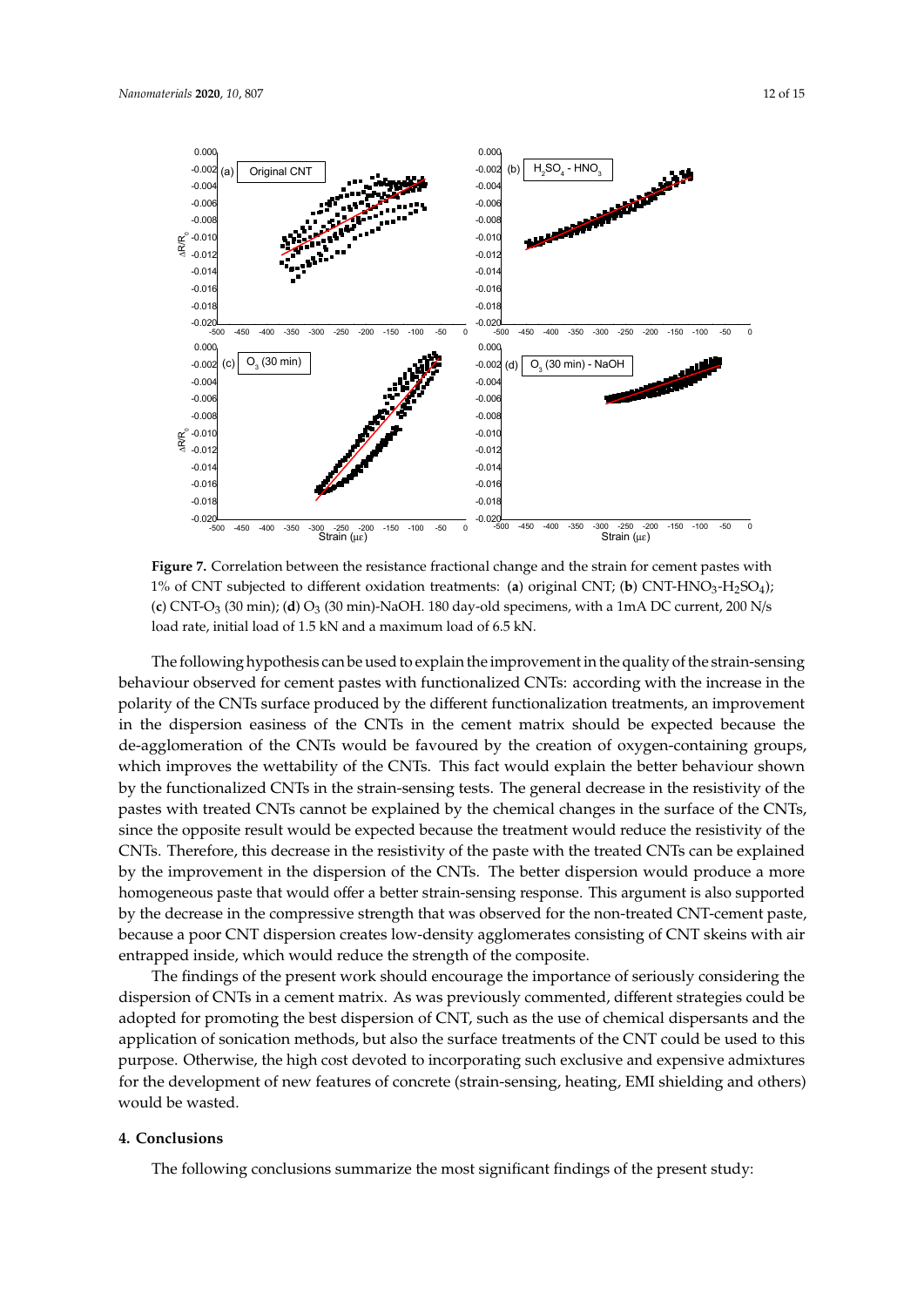- 1. The electrical conductivity of cement pastes increased with the incorporation of CNTs functionalized with  $HNO<sub>3</sub>-H<sub>2</sub>SO<sub>4</sub>$  and mainly with the  $O<sub>3</sub>$  and  $O<sub>3</sub>-NaOH$  treatments;
- 2. The incorporation of functionalized CNTs did not produce any significant modification of the mechanical properties of cement paste. On the other hand, the presence of the non-treated CNTs negatively affected the compressive strength of the cement paste, indicating a poor dispersion of CNTs in the cement paste matrix;
- 3. The functionalization of the CNTs has clearly improved the strain-sensing performance of the CNT-cement pastes, particularly in terms of the accuracy of the correlation between the resistance and the stress. This improvement is associated with the better dispersion achieved by the oxidized CNTs compared to the non-functionalized CNTs;
- 4. This manuscript demonstrates the feasibility of using functionalized CNTs as self-sensing 4. materials for cement pastes, increasing the potential applications of CNTs for structural health monitoring purposes.

**Author Contributions:** Conceptualization, R.N., O.G., F.J.B., E.Z., P.G.; methodology, R.N., E.Z., N.A.; software, O.G., F.J.B.; validation, B.D.M., R.N.; formal analysis, F.J.B., B.C., M.D.R.S.; investigation, B.D.M., R.N., O.G., F.J.B., B.C., N.A.; resources, B.D.M., R.N., I.M.G.; data curation, B.C., E.Z., M.D.R.S.; writing—original draft preparation, E.Z., P.G., I.M.G., M.D.R.S.; writing—review and editing, M.D.R.S.; visualization, O.G., F.J.B., E.Z.; supervision, P.G.; project administration, P.G., I.R.; funding acquisition, P.G., I.R. All authors have read and agreed to the published version of the manuscript. Author Contributions: Conceptualization, K.N., O.G., F.J.B., E.Z., P.G.; methodology, K.N., E.Z., N.A.; sortware,

**Funding:** This research was funded by the European Union's Horizon 2020 Research and Innovation Programme, grant number 760940.  $\sigma$ 



**Conflicts of Interest**: The authors declare no conflict of interest **Conflicts of Interest:** The authors declare no conflict of interest

## **References References**

- <span id="page-12-0"></span>1. Chung, D.D.L. Review functional properties of cement-matrix composites. *J. Mater. Sci.* **2001**, *36*, 1315–1324. 1. Chung, D.D.L. Review functional properties of cement-matrix composites. *J. Mater. Sci.* 2001, 36, 1315–1324. [\[CrossRef\]](http://dx.doi.org/10.1023/A:1017522616006)
- <span id="page-12-1"></span>2. Garcés, P.; Zornoza, E.; Andión, L.G.; Baeza, F.J.; Galao, O. Hormigones Conductores Multifuncionales; Editorial 3. Rainieri, C.; Song, Y.; Fabbrocino, G.; Schulz, M.J.; Shanov, V. CNT-cement based composites: Fabrication, Club Universitario, Ed.; Editorial Club Universitario: Alicante, Spain, 2010; ISBN 8499480802.
- <span id="page-12-2"></span>3. Rainieri, C.; Song, Y.; Fabbrocino, G.; Schulz, M.J.; Shanov, V. CNT-cement based composites: Fabrication, self-sensing properties and prospective applications to Structural Health Monitoring. In Fourth International *Conference on Smart Materials and Nanotechnology in Engineering*; International Society for Optics and Photonics: 4. Chung, D.D.L. Self-monitoring structural materials. *Mater. Sci. Eng. R Rep.* **1998**, *22*, 57–78, Bellingham, WA, USA, 2013; Volume 8793, p. 87930V. [\[CrossRef\]](http://dx.doi.org/10.1117/12.2027705)
- <span id="page-12-3"></span>4. Chung, D.D.L. Self-monitoring structural materials. *Mater. Sci. Eng. R Rep.* **1998**, 22, 57–78. [\[CrossRef\]](http://dx.doi.org/10.1016/S0927-796X(97)00021-1)
- 5. Baeza, F.J.; Galao, O.; Zornoza, E.; Garcés, P. Effect of aspect ratio on strain sensing capacity of carbon fiber reinforced cement composites. *Mater. Des.* **2013**, 51, 1085–1094. [\[CrossRef\]](http://dx.doi.org/10.1016/j.matdes.2013.05.010)
- 6. Galao, O.; Baeza, F.J.; Zornoza, E.; Garcés, P. Strain and damage sensing properties on multifunctional 6. Galao, O.; Baeza, F.J.; Zornoza, E.; Garcés, P. Strain and damage sensing properties on multifunctional cement cement composites with CNF admixture. *Cem. Concr. Compos.* **2014**, *46*, 90–98, composites with CNF admixture. *Cem. Concr. Compos.* **2014**, *46*, 90–98. [\[CrossRef\]](http://dx.doi.org/10.1016/j.cemconcomp.2013.11.009)
- <span id="page-12-4"></span>7. Chung, D.D.L. Carbon materials for structural self-sensing, electromagnetic shielding and thermal interfacing. **Carbon 2012**, 50, 3342–3353. [\[CrossRef\]](http://dx.doi.org/10.1016/j.carbon.2012.01.031)
- <span id="page-12-5"></span>8. Yoo, D.Y.; You, I.; Zi, G.; Lee, S.J. Effects of carbon nanomaterial type and amount on self-sensing capacity of cement paste. *Measurement* 2019, 134, 750–761. [\[CrossRef\]](http://dx.doi.org/10.1016/j.measurement.2018.11.024)
- 9. Chen, S.J.; Collins, F.G.; Macleod, A.J.N.; Pan, Z.; Duan, W.H.; Wang, C.M. Carbon nanotube–cement composites: A retrospect. *IES J. Part A Civ. Struct. Eng.* 2011, 4, 254–265. [\[CrossRef\]](http://dx.doi.org/10.1080/19373260.2011.615474)
- <span id="page-12-6"></span>10. Ubertini, F.; Laflamme, S.; D'Alessandro, A. Smart cement paste with carbon nanotubes. In Innovative Developments of Advanced Multifunctional Nanocomposites in Civil and Structural Engineering; Elsevier: *Developments of Advanced Multifunctional Nanocomposites in Civil and Structural Engineering*; Elsevier: Amsterdam, The Netherlands, 2016; pp. 97–120, ISBN 9781782423263. $\frac{1}{2}$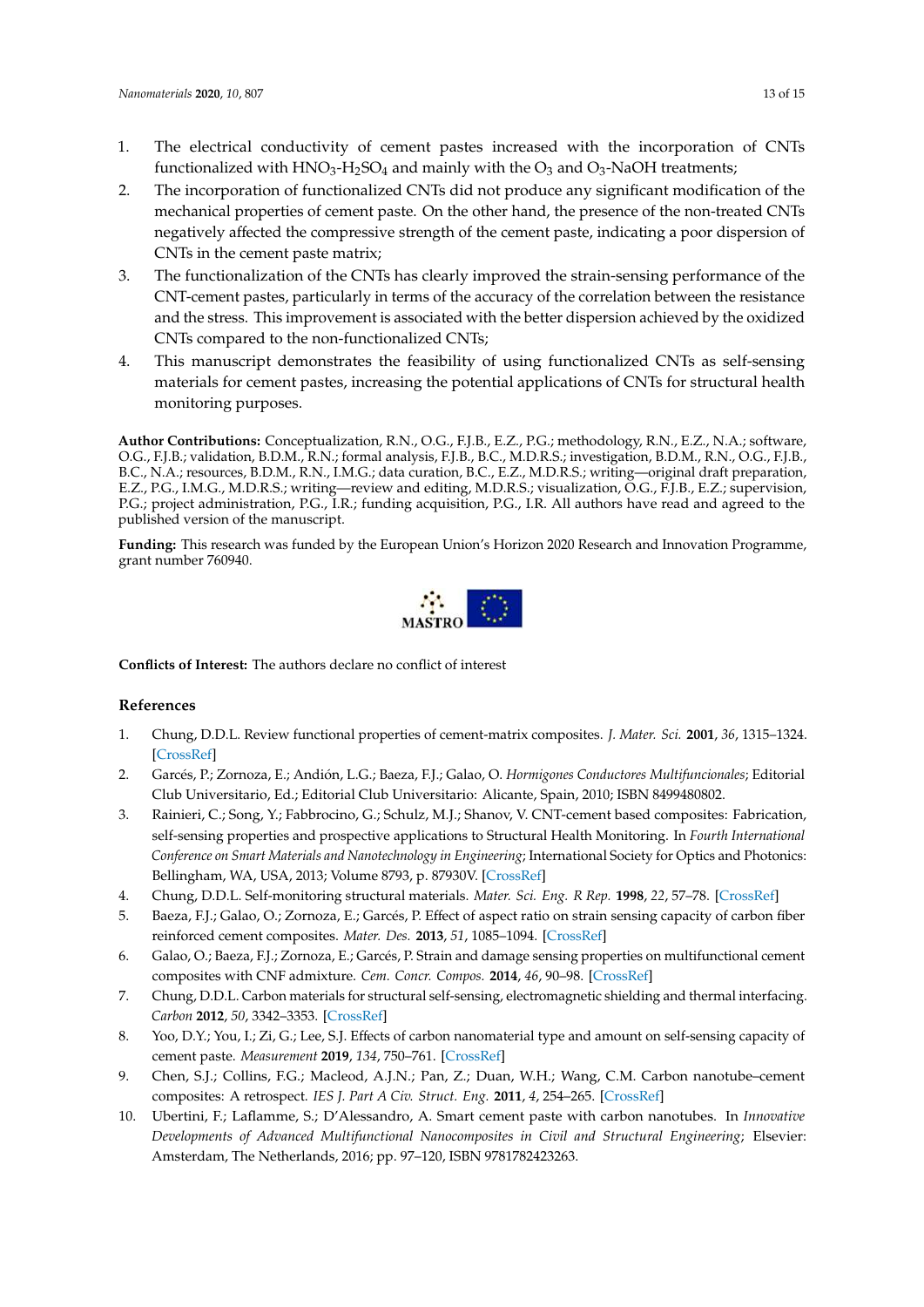- <span id="page-13-0"></span>11. Danoglidis, P.A.; Konsta-Gdoutos, M.S.; Gdoutos, E.E.; Shah, S.P. Strength, energy absorption capability and self-sensing properties of multifunctional carbon nanotube reinforced mortars. *Constr. Build. Mater.* **2016**, *120*, 265–274. [\[CrossRef\]](http://dx.doi.org/10.1016/j.conbuildmat.2016.05.049)
- <span id="page-13-17"></span>12. Konsta-Gdoutos, M.S.; Aza, C. Self-sensing carbon nanotube (CNT) and nanofiber (CNF) cementitious composites for real time damage assessment in smart structures. *Cem. Concr. Compos.* **2014**, *53*, 162–169. [\[CrossRef\]](http://dx.doi.org/10.1016/j.cemconcomp.2014.07.003)
- <span id="page-13-18"></span>13. Camacho-Ballesta, C.; Zornoza, E.; Garcés, P. Performance of cement-based sensors with CNT for strain sensing. *Adv. Cem. Res.* **2016**, *28*, 274–284. [\[CrossRef\]](http://dx.doi.org/10.1680/adcr.14.00120)
- 14. Liew, K.M.; Kai, M.F.; Zhang, L.W. Carbon nanotube reinforced cementitious composites: An overview. *Compos. Part A* **2016**, *91*, 301–323. [\[CrossRef\]](http://dx.doi.org/10.1016/j.compositesa.2016.10.020)
- <span id="page-13-1"></span>15. D'Alessandro, A. Nanoinclusions for cementitious materials. Part 1. In *Nanotechnology in Cement Based Construction*; Jenny Stanford Publishing Pte. Ltd.: Singapore, 2020; ISBN1 978-981-4800-76-1, ISBN2 978-0-429-32849-7.
- <span id="page-13-2"></span>16. Materazzi, A.L.; Ubertini, F.; D'Alessandro, A. Carbon nanotube cement-based transducers for dynamic sensing of strain. *Cem. Concr. Compos.* **2013**, *37*, 2–11. [\[CrossRef\]](http://dx.doi.org/10.1016/j.cemconcomp.2012.12.013)
- <span id="page-13-3"></span>17. Han, B.; Ding, S.; Yu, X. Intrinsic self-sensing concrete and structures: A review. *Measurement* **2015**, *59*, 110–128. [\[CrossRef\]](http://dx.doi.org/10.1016/j.measurement.2014.09.048)
- <span id="page-13-4"></span>18. Bharj, J. Experimental study on compressive strength of cement-CNT composite paste. *Indian J. Pure Appl. Phys. IJPAP* **2015**, *52*, 35–38.
- <span id="page-13-5"></span>19. Kim, G.M.; Nam, I.W.; Yang, B.; Yoon, H.N.; Lee, H.K.; Park, S. Carbon nanotube (CNT) incorporated cementitious composites for functional construction materials: The state of the art. *Compos. Struct.* **2019**, *227*, 111244. [\[CrossRef\]](http://dx.doi.org/10.1016/j.compstruct.2019.111244)
- <span id="page-13-6"></span>20. Ferro, G.; Tulliani, J.M.; Musso, S. Carbon nanotubes cement composites. In Proceedings of the Convegno Nazionale IGF XXI, Cassino (FR), Italy, 13–15 June 2011; pp. 49–59.
- <span id="page-13-7"></span>21. Ma, P.; Siddiqui, N.A.; Marom, G.; Kim, J. Dispersion and functionalization of carbon nanotubes for polymer-based nanocomposites: A review. *Compos. Part A* **2010**, *41*, 1345–1367. [\[CrossRef\]](http://dx.doi.org/10.1016/j.compositesa.2010.07.003)
- 22. Alafogianni, P.; Dassios, K.; Tsakiroglou, C.D.; Matikas, T.E.; Barkoula, N.M. Effect of CNT addition and dispersive agents on the transport properties and microstructure of cement mortars. *Constr. Build. Mater.* **2019**, *197*, 251–261. [\[CrossRef\]](http://dx.doi.org/10.1016/j.conbuildmat.2018.11.169)
- <span id="page-13-8"></span>23. Krawczyk, P. Effect of ozone treatment on properties of expanded graphite. *Chem. Eng. J.* **2011**, *172*, 1096–1102. [\[CrossRef\]](http://dx.doi.org/10.1016/j.cej.2011.06.005)
- <span id="page-13-9"></span>24. Sezer, N.; Koç, M. Oxidative acid treatment of carbon nanotubes. *Surf. Interfaces* **2019**, *14*, 1–8. [\[CrossRef\]](http://dx.doi.org/10.1016/j.surfin.2018.11.001)
- <span id="page-13-10"></span>25. Catalá, G.; Ramos-Fernández, E.V.; Zornoza, E.; Andión, L.G.; Garcés, P. Influence of the Oxidation Process of Carbon Material on the Mechanical Properties of Cement Mortars. *J. Mater. Civ. Eng.* **2011**, *23*, 1–9. [\[CrossRef\]](http://dx.doi.org/10.1061/(ASCE)MT.1943-5533.0000175)
- <span id="page-13-11"></span>26. Tiwari, S.; Bijwe, J. Surface Treatment of Carbon Fibers—A Review. *Procedia Technol.* **2014**, *14*, 505–512. [\[CrossRef\]](http://dx.doi.org/10.1016/j.protcy.2014.08.064)
- <span id="page-13-12"></span>27. Ros, T.G.; Van Dillen, A.J.; Geus, J.W.; Koningsberger, D.C. Surface oxidation of carbon nanofibres. *Chem. A Eur. J.* **2002**, *8*, 1151–1162. [\[CrossRef\]](http://dx.doi.org/10.1002/1521-3765(20020301)8:5<1151::AID-CHEM1151>3.0.CO;2-)
- 28. Moreno-Castilla, C.; Ferro-García, M.A.; Joly, J.P.; Bautista-Toledo, I.; Carrasco-Marín, F.; Rivera-Utrilla, J. Activated Carbon Surface Modifications by Nitric Acid, Hydrogen Peroxide, and Ammonium Peroxydisulfate Treatments. *Langmuir* **1995**, *11*, 4386–4392. [\[CrossRef\]](http://dx.doi.org/10.1021/la00011a035)
- 29. Zhihong, W.V.; Charles, U.; Pittman, J.R.; Gardner, S.D. Nitric Acid oxidation of Carbon Fibers and the Effects of subsequent treatment in refluxing aqueous NaOH. *Carbon* **1995**, *33*, 597–605.
- <span id="page-13-13"></span>30. Datsyuka, V.; Kalyvaa, M.; Papagelisb, K.; Partheniosa, J.; Tasisb, D.; Siokoua, A.; Kallitsisa, I.; Galiotis, C. Chemical oxidation of multiwalled carbon nanotubes. *Carbon* **2008**, *46*, 833–840. [\[CrossRef\]](http://dx.doi.org/10.1016/j.carbon.2008.02.012)
- <span id="page-13-14"></span>31. Fu, X.; Lu, W.; Chung, D. Ozone treatment of carbon fiber for reinforcing cement. *Carbon* **1998**, *36*, 1337–1345. [\[CrossRef\]](http://dx.doi.org/10.1016/S0008-6223(98)00115-8)
- <span id="page-13-15"></span>32. Jin, Z.; Zhang, Z.; Meng, L. Effects of ozone method treating carbon fibers on mechanical properties of carbon/carbon composites. *Mater. Chem. Phys.* **2006**, *97*, 167–172. [\[CrossRef\]](http://dx.doi.org/10.1016/j.matchemphys.2005.08.002)
- <span id="page-13-16"></span>33. Larson, B.K.; Drzal, L.T.; Sorousian, P. Carbon fibre-cement adhesion in carbon fibre reinforced cement composites. *Composites* **1990**, *21*, 205–215. [\[CrossRef\]](http://dx.doi.org/10.1016/0010-4361(90)90235-O)